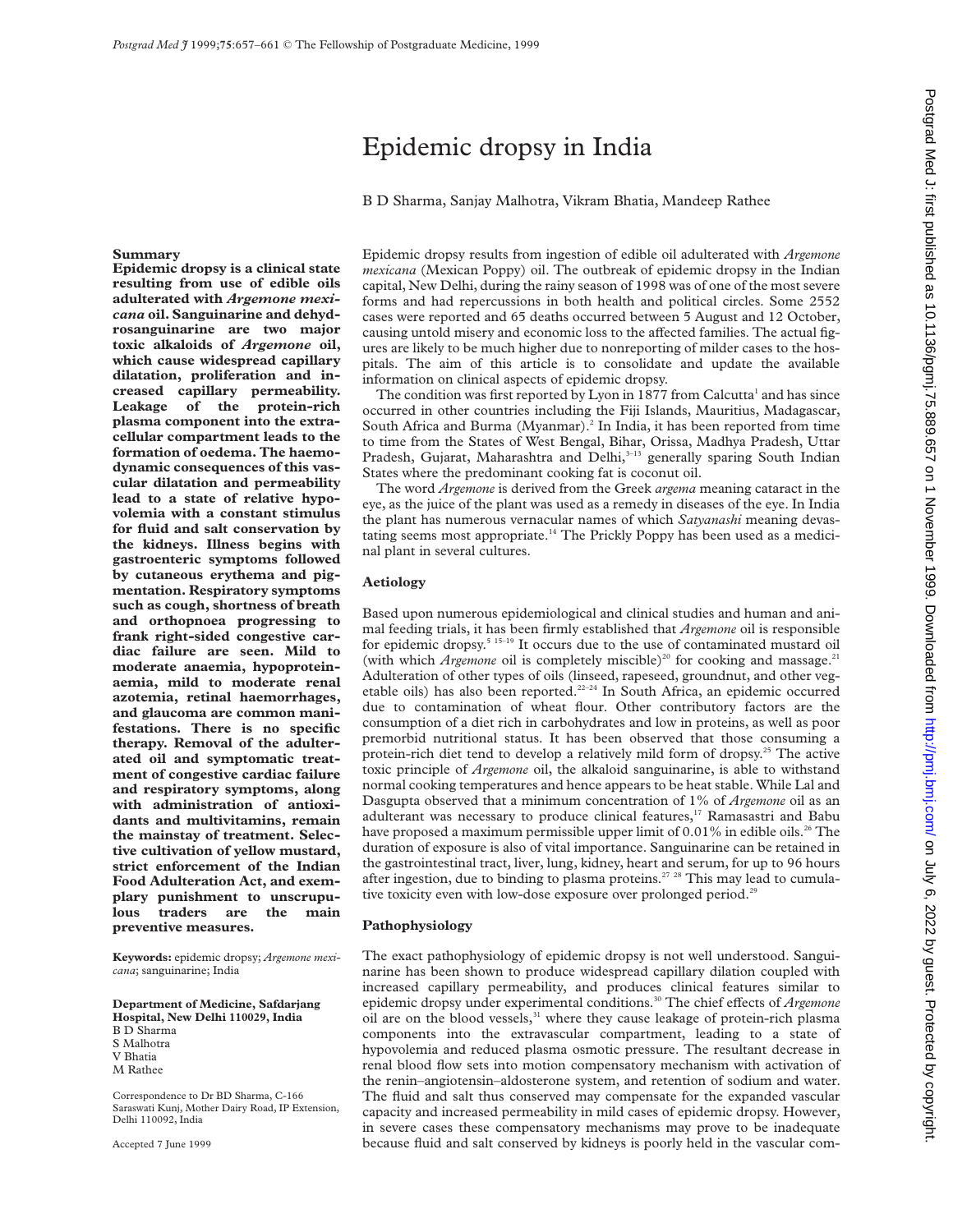### **Mechanism of toxicity of** *Argemone* **alkaloids**

- $\bullet$  inhibition of Na<sup>+</sup>, K<sup>+</sup>-ATPase<sup>40-45</sup>
- $\bullet$  destruction of cytochrome P-450<sup>16 46</sup>  $\bullet$  depletion of endogenous hepatic
- glutathione content<sup>27</sup>
- enhanced glucogenolysis leading to depletion of glycogen levels in liver<sup>2</sup>
- $\bullet$  formation of glucose-1-phosphate, exhausting glycogen levels in liver<sup>2</sup>
- $\bullet$  inhibition of the oxidation of pyruvate, lactate and succinate<sup>47</sup>
- $\bullet$  binding at multiple sites on DNA which may decrease capacity for DNA repair<sup>48</sup>
- $\bullet$  phototoxicity,<sup>50 51</sup> blocking of hepatic enzymes<sup>52</sup> and inhibition of RNA and DNA polymerase activities

**Box 1**

partment due to low plasma osmotic pressure. As a result, a state of relative hypovolemia exists, which provides a constant stimulus for renal conservation of salt and water, which in turn causes marked anasarca. The hypoproteinaemia observed in dropsy may result from leakage of protein-rich plasma into extravascular tissue, poor intake, diarrhoea, and perhaps from mild hypotoxicity or protein-losing enteropathy. Increased total protein content of the aqueous humor of the eye has been demonstrated.<sup>32</sup> Widespread capillary dilatation and proliferation in the subcutaneous tissue, surrounded by proliferating endothelial cells, which produces mottling and blanching of the skin has also been reported.32–36 Increased permeability of these small capillaries leads to oedema, which in the later stages may be worsened by right-sided heart failure. The dependent oedema in epidemic dropsy is relatively resistant to diuretics and resolves gradually over months. It may be firm at times, perhaps indicative of the high protein content of the oedematous fluid.

Similar exudation of protein-rich fluid from the pulmonary capillaries in the interstitial tissues of the alveoli produces interstitial or frank pulmonary oedema of non-cardiac origin with manifestations of mild hypoxia, respiratory alkalosis, restrictive ventilatory defects, increased alveolar to arterial oxygen gradient, and derangement of diffusion capacity. Resultant pulmonary hypertension leads to a rise in right ventricular systolic pressure as well as dilation of right-sided cardiac chambers and right-sided failure independent of left ventricular systolic function. Histopathology of the lungs reveals congestion and exudation of fluid and red cells into the alveoli. High output cardiac failure with a wide pulse pressure, tachycardia, dyspnoea, orthopnoea and gallop rhythm may result from the peripheral vasodilatory effects of sanguinarine and moderate to severe anaemia. The onset of cardiac failure, which is predominantly right-sided, further worsens oedema formation and leads to congestive hepatomegaly. Autopsy studies reveal a thinning of the walls of the heart with muscle fibres separated by dilated capillaries.<sup>27</sup> Similar mechanisms may underlie effusions in the pleural, pericardial and peritoneal cavities. Haemodynamic and vascular changes in the kidney, and possibly an additional direct effect of *Argemone* alkaloids, are responsible for the azotemia and renal failure seen in some patients. The kidneys show vascular and glomerular congestion and patchy tubular lesions.<sup>27</sup>

The diarrhoea and vomiting observed in the acute stage may be due to direct toxicity of *Argemone* oil to the enterocytes and congestion of the gut mucosa due to vascular leakiness. Some patients demonstrate nodular haemangiomata called sarcoids in the gut, which can cause severe blood loss necessitating blood transfusion. The liver shows swollen hepatocytes with hydropic changes and degenerated nuclei. There is marked dilation of the veins and sinusoids separating the liver cells. Fatty infiltration is also seen and fibrosis and hyperplasia of bile ducts may be observed in some cases.<sup>27 29 37 38</sup> Anaemia is common and may be multifactorial in origin due to bleeding from the gastrointestinal tract, bone marrow suppression, and shortened red cell life span.<sup>39</sup>

The mechanism of toxicity of *Argemone mexicana* is summarised in box 1.

#### **Clinical features**

Persons of all ages are affected, except breast-fed infants and toddlers who have no mustard oil in their diets. The disease is seen mostly in epidemic form but isolated cases also occur occasionally.<sup>18</sup> Both sexes are affected equally. In India the incidence reaches its peak in July to August when newly extracted oil harvested towards the end of summer is sold. Due to a decrease in toxicity during storage of oil, the incidence is lowest in April.<sup>53</sup>

Onset is usually subacute or insidious with watery diarrhoea and vomiting. This lasts from a few days to more than a week. In a few outbreaks diarrhoea was not a common feature at the outset but it usually precedes the onset of oedema. Gastrointestinal disturbances at onset have been reported by various investigators in 52–80% of cases.<sup>25</sup> Intermittent or continuous fever, ranging from 99°F to 100.5°F, is noted commonly but is seldom high-grade. Arthralgias, myalgias, and low backache are also seen. Significant hair loss is observed occasionally.<sup>54</sup>

Bilaterally symmetrical pitting oedema of the lower limbs extending from the ankles up to the scrotum and abdominal wall is a constant feature. The oedema increases after standing, typically reaching a maximum at the end of the day and decreasing on recumbency. Marked cutaneous flush with tenderness and blanching of oedematous parts on pressure, burning sensations, itching and paresthesias are usually observed. The oedema is only partially responsive to diuretics. Vascular naevi, small and dilated superficial veins and hyperpigmentation may be seen.<sup>36 55</sup> Telangiectases and sarcoids under the skin and mucus membranes, including anal mucosa, may appear. These can cause blood loss, which may be severe and contribute to anaemia.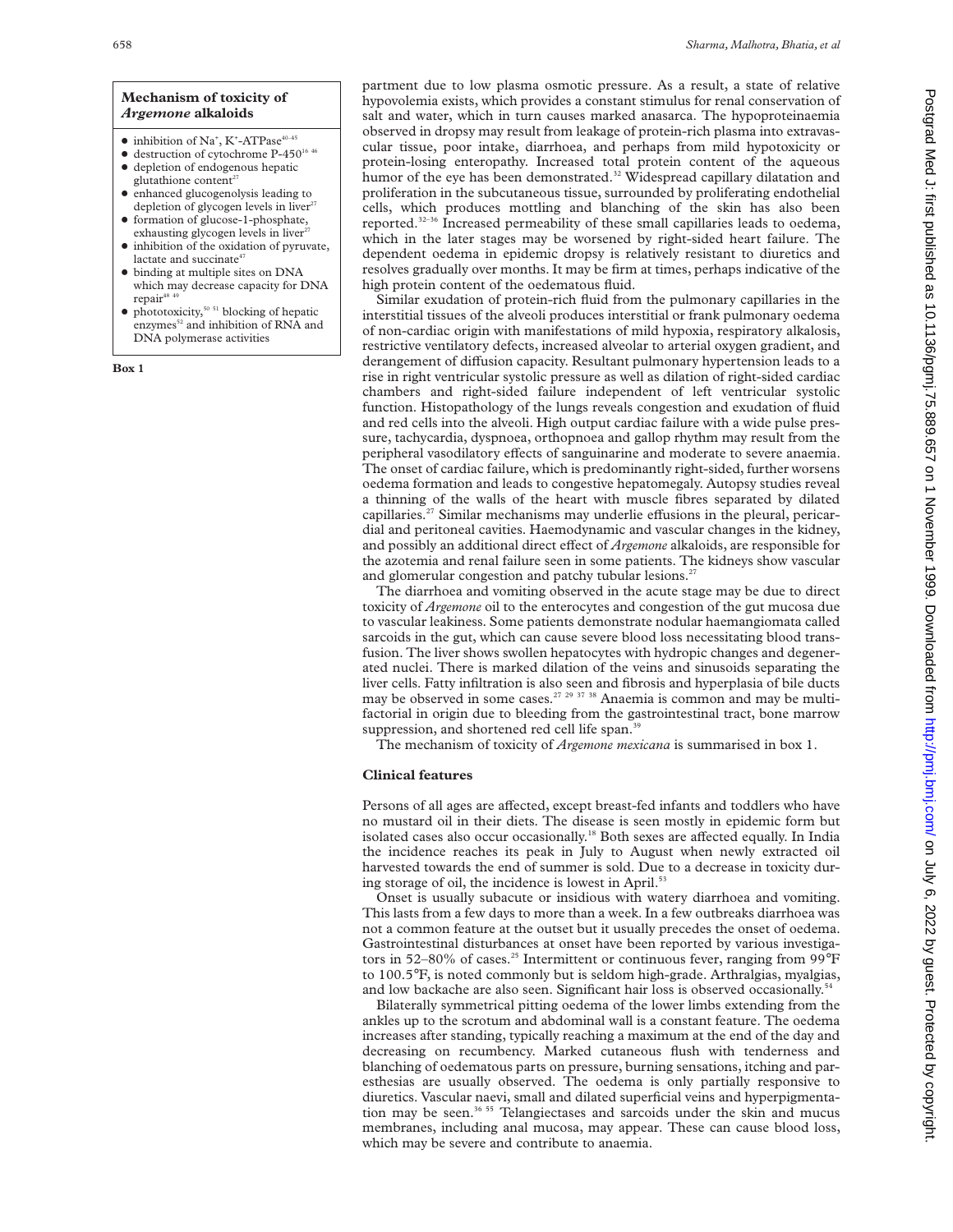Palpitations, exertional breathlessness and orthopnoea may be seen. Tachycardia, elevated jugular venous pressure and wide pulse pressure are common. Clinical evidence of cardiomegaly may be found. Gallop rhythm and an apical systolic murmur due to functional mitral incompetence may be present.<sup>56</sup> Flow murmurs at the base are common due to associated anaemia and high output state. Pulmonary oedema may be seen in severe cases. Pericardial effusion may also occur. Cough and breathlessness are common symptoms. Initially exertional, the breathlessness may be seen at rest and on recumbency when cardiac failure develops. Pneumonia is seen in some cases.<sup>57</sup> High fever, chest pain and purulent sputum may not be present and occult infection may be discovered on a routine chest X-ray. The condition responds to the usual antibiotics although microbiological evidence of aetiology is lacking. Pleural effusions are occasionally seen. Though not a feature in previous epidemics, mild to moderate derangement in renal function was occasionally encountered in the recent Delhi epidemic. The renal size is normal on ultrasonography, and the urine sediment is bland. Dialysis may be required and recovery is normally complete.

Sensorium is normal. No objective sensory loss is demonstrable and all peripheral reflexes are present. Electrophysiological studies of peripheral nerves and muscles are normal.<sup>58</sup> However, paresthesias and pain in the oedematous limbs are prominent early complaints. Fundus examination shows venous dilation and tortuosity, haemorrhages and disc oedema. Flurorescein angiographic findings include dilated and tortuous retinal veins, prominent vascular staining, microaneurysms, disc oedema and pericapillary dye spillage.<sup>59 60</sup> Glaucoma has been reported in various epidemics in 0–12% of cases.<sup>61 62</sup> This is a later manifestation occurring after about 4 weeks. During the early stages, there may be no dimness of vision and perimetry may also reveal no field defects. During later stages glaucomatous field defects may be present.<sup>32</sup> If undetected, it may lead to severe visual impairment. All cases of epidemic dropsy should be subjected to regular eye examinations for 8–12 weeks. The severity of the glaucoma is independent of the severity of the systemic features. The glaucoma is always bilateral with no aqueous outflow obstruction. There is no sign of anterior segment inflammation and the chamber depth is normal.<sup>63</sup> Moderate to severe anaemia is one of the commonest manifestations.<sup>39</sup> It is usually normocytic, and normochromic but may be hypochromic in those cases which develop bleeding manifestations.

#### **Diagnosis**

Epidemic dropsy must be distinguished from hypoproteinaemic states, filariasis, venous insufficiency, and Beri-Beri, hypothyroidism and nephrotic syndrome. The diagnosis must be considered during an outbreak of bilaterally symmetric oedema in more than one member of a family or community consuming mustard oil, especially if peripheral tendon jerks are well preserved. Beri-Beri occurs among poor persons living on a diet of milled rice, has an acute onset, prominent peripheral neuropathy and responds rapidly to thiamine therapy with brisk diuresis. No laboratory parameter is considered specific for epidemic dropsy. Anaemia may be severe and is of microcytic hypochromic or normocytic normochromic type. Liver function tests are usually normal. Blood urea and creatinine may be raised if renal failure is present. Hypoalbuminaemia, raised alpha-2 globulin and reversal of albumin:globulin ratio has been reported by some investigators. Urinalysis is usually normal.

Raised plasma pyruvate levels may be seen. Chest X-ray may show cardiomegaly, pulmonary oedema or pneumonia. Electrocardiogram may show nonspecific ST segment, and T-wave changes or atrial or ventricular extrasystoles.

#### **Identification of the** *Argemone* **seed**

Adulteration of light-yellow mustard seeds (*Brassica dompestris*) by *Argemone* seeds can be visually detected. However, they are more similar in colour to the dark mustard seeds (*Brassica nigra*), and are thus less easily detected. The specific gravity of *Argemone* seeds is 1.03 compared to 1.3 for mustard seeds. Hence, in normal saline solution, the mustard oil seeds settle at the bottom while Argemone seeds remain suspended.<sup>25</sup>

#### **Composition of** *Argemone* **oil**

Mukerjee *et al* isolated a toxic substance from *Argemone* oil in 1941, with an empirical formula  $\rm C_{20}H_{15}NO_4$  that was later identified as sanguinarine.<sup>15</sup> Sarkar *et al* in 1948 reported the presence of at least two toxic alkaloids, sanguinarine and dihydrosanguinarine.<sup>4</sup>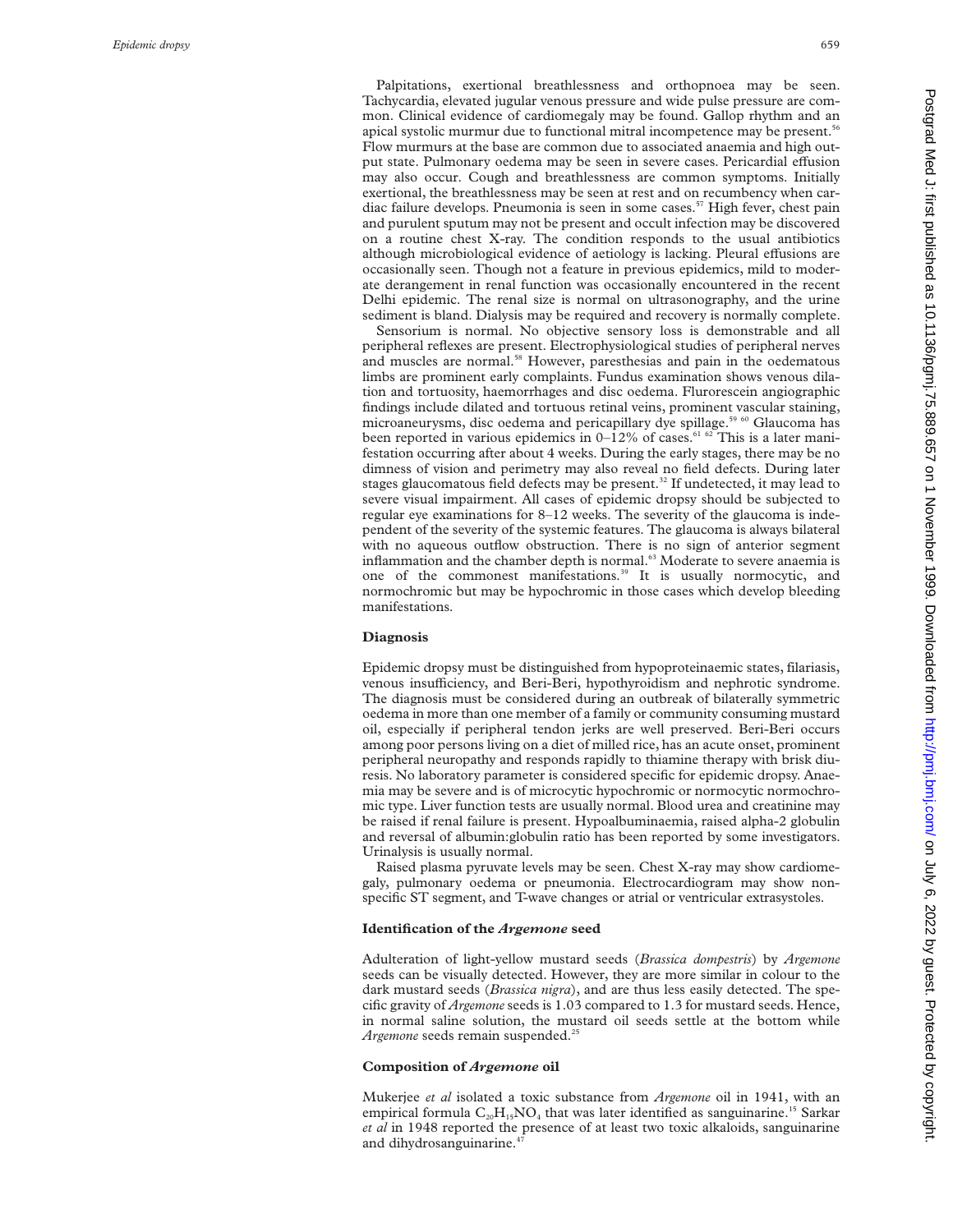*Major alkaloids*

- $\bullet$  dihydrosanguinarine 87%
- $\bullet$  sanguinarine 5%
- *Minor alkaloids*
- $\bullet$  berberine 0.57%
- $\bullet$  protopine 0.34%
- $\bullet$  cheletrythrine 0.12%
- $\bullet$  coptisine 0.03%

**Box 2**

*Argemone* seeds yield 32-35% of *Argemone* oil  $(v/w)^{16}$  which contains 0.13% total alkaloids. The alkaloid composition of *Argemone* is given in box 2.

# **Detection of** *Argemone* **oil adulteration in edible oils**

The following tests are useful<sup>64</sup>:

*Nitric acid test:* 5 ml oil is shaken with an equal volume of nitric acid. On standing, the acid layer turns yellow, orange-yellow or crimson, depending upon the amount of *Argemone* oil . The test is sensitive to a concentration of >0.25%. It has a high false-positive rate and a positive test must be confirmed.

*Ferric chloride test*: 2 ml of oil and 2 ml of concentrated hydrochloric acid are mixed and heated in a water bath at 33.5–35°C for 2 minutes. Then 8 ml of ethyl alcohol is added and the mixture is heated in the bath for 1 minute. Finally, 2 ml of ferric chloride is added and the tube is heated in the bath for a further 10 minutes. If *Argemone* oil is present, an orange-red precipitate is formed.

*Cupric acetate test:* a green colour is formed.

*Paper chromatographic method:* the most sensitive method; can detect down to 0.0001% *Argemone* oil adulteration.

# **Treatment**

Withdrawal of the contaminated cooking oil is the most important initial step. Bed rest with leg elevation and a protein-rich diet are useful. Supplements of calcium, antioxidants (vitamin C and E), $^{37}$  55 and thiamine and other B vitamins are commonly used.<sup>47</sup> Corticosteroids and antihistaminics such as promethazine have been advocated by some investigators,<sup>25 65</sup> but demonstrated efficacy is lacking. Diuretics are used universally but caution must be exercised not to deplete the intravascular volume unless features of frank congestive cardiac failure are present, as oedema is mainly due to increased capillary permeability. Cardiac failure is managed by bed rest, salt restriction, digitalis and diuretics. Pneumonia is treated with appropriate antibiotics. Renal failure may need dialysis therapy and complete clinical recovery is seen. Glaucoma may need operative intervention, but generally responds to medical management.

#### **Prognosis**

Mortality is usually due to heart failure, pneumonia, respiratory distress syndrome or renal failure and is around  $5\%$ .<sup>25</sup> Long-term follow-up studies are scanty so the long-term effects of *Argemone* oil toxicity have not been documented. Wadia *et al* reported that 25% of cases will have oedema beyond 2 months and 10% beyond 5 months.<sup>54</sup> Shanbag et al noticed pigmentation of skin and excessive loss of hair, which lasted  $4-5$  months following the disease.<sup>6</sup> The majority of patients completely recover in about 3 months.

#### **Prevention**

A number of measures may help to prevent epidemic dropsy in India:

- selective cultivation of yellow-seeded mustard with which neither blackcoloured *Argemone* seeds nor dark-brown *Argemone* oil mixes well so that adulteration can easily be detected even with the naked eye
- a strict ban on the sale of unbranded and unpacked mustard oil, and a statutory certificate from manufacturers of labelled mustard oils about the freedom of the contents from *Argemone* alkaloids
- education and motivation of farmers to cultivate yellow-seeded mustard and to make them aware of the identity of *Argemone* plants which grow as weeds in mustard fields
- government agencies involved in enforcing the provisions of the Prevention of Food Adulteration Act must be made accountable in the event of occurrence of such epidemics. This means exemplary punishments for unscrupulous traders.
- 1 Lyon IB. *Textbook of medical jurisprudence for India,* 1st edn. 1889; p 214.
- 2 Manson-Bahr. Plant poisons. In: *Manson's Tropical diseases,* 16th edn. London:Bailliere, Tindall and Cassell Ltd, 1982; pp 571–2.
- 3 Chopra, RN, Chaudhuri RN. A preliminary report on an Epidemic Dropsy outbreak in Purulia. *Indian Med Gaz* 1935;**70**:481–7.
- 4 Chopra RN, Pasricha CL, Banerjee K. Outbreak of epidemic dropsy. *Indian Med Gaz* 1940;**75**:261–6.
- 5 Lal SB. Epidemic dropsy in Bihar. *Indian Med Gaz* 1951;**86**:64.
- 6 Shanbagh VV, Jha S, Kekre MS, Rindani GJ. Epidemic dropsy in Bombay city suburbs. *Indian J Med Res* 1968;**22**:226–36.
- 7 Krishnamachari KAVR, Satyanarayan K. Epidemic dropsy in Andhra Pradesh. *Indian J Med Res* 1972;**60**:741–6.
- 8 Deodhar NS. Epidemic dropsy in Poona 1959. *Maharashtra Med J* 1970;**17**:131–8.